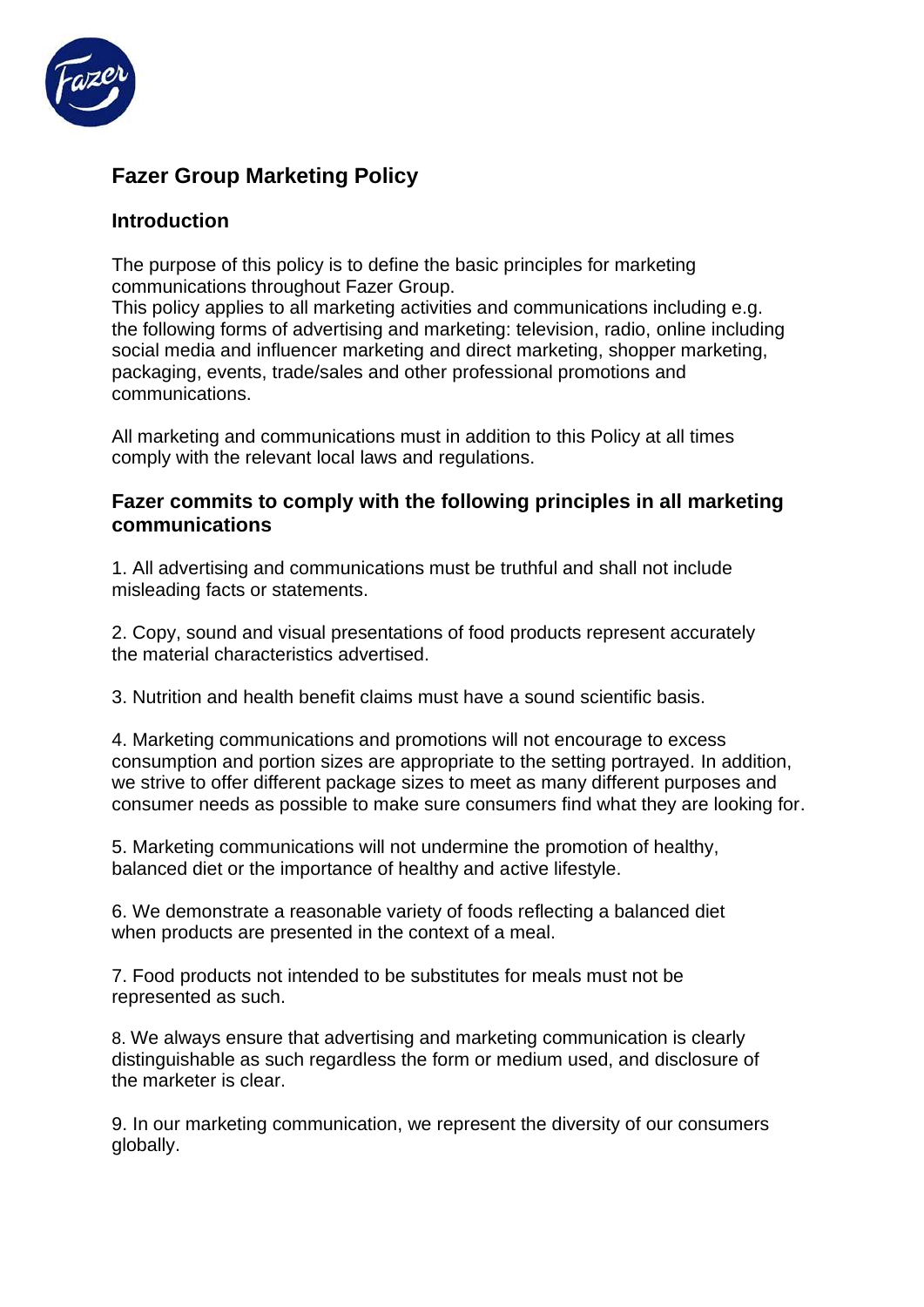

**Fazer does not direct marketing activities to children under the age of 15. All marketing communications directed to young people aged between 15-18 years are furthermore subject to the following principles:**

9. Marketing communications must not exploit inexperience or credulity of children and young people.

10. Marketing communications must not mislead children or young people about the potential health benefits or other benefits, such as popularity or sports success, from the consumption of the advertised product.

11. The role of the parents and other adults responsible for a child's or young person's welfare must not be undermined.

12. Marketing communications must not create a sense of urgency.

13. When using personalities (live or animated, including eg. celebrities and influencers) which might be appealing to children, a special care must be taken not to exploit a child's imagination in a way that could mislead him/her about the benefits of the food product or encourage poor dietary habits.

14. When using personalities, live or animated, advertising content must be clearly distinguished from the programme or editorial content.

15. We refrain from communications related to unhealthy products in schools except where specifically requested by or agreed with the school administration.

16. We do not target children under the age of 15 years with our marketing communications in any channel. In case of influencer collaborations, the chosen influencer must clearly show that their platform and content is not targeted to under 15-year-olds. 80% of the influencer's followers must be over 15 years old. Furthermore, family events can be sponsored when representing a balanced diet, when the communication is targeted to adults, and main audience of the events are over 15 years old.

## **Governance of the marketing communications policy**

Fazer Group's Marketing Director is responsible for reviewing the compliance with the Marketing Policy on an annual basis. Any non-compliance with this policy will be brought to the attention of Fazer Group Marketing Team who will decide on the further actions and whether the matter should be taken to the Fazer Leadership Team.

Business area heads are responsible for forming and following practices, instructions and operating models in line with the marketing policy. The responsibility for the daily operations in marketing lies with the VP Marketing, BA/BU in the businesses.